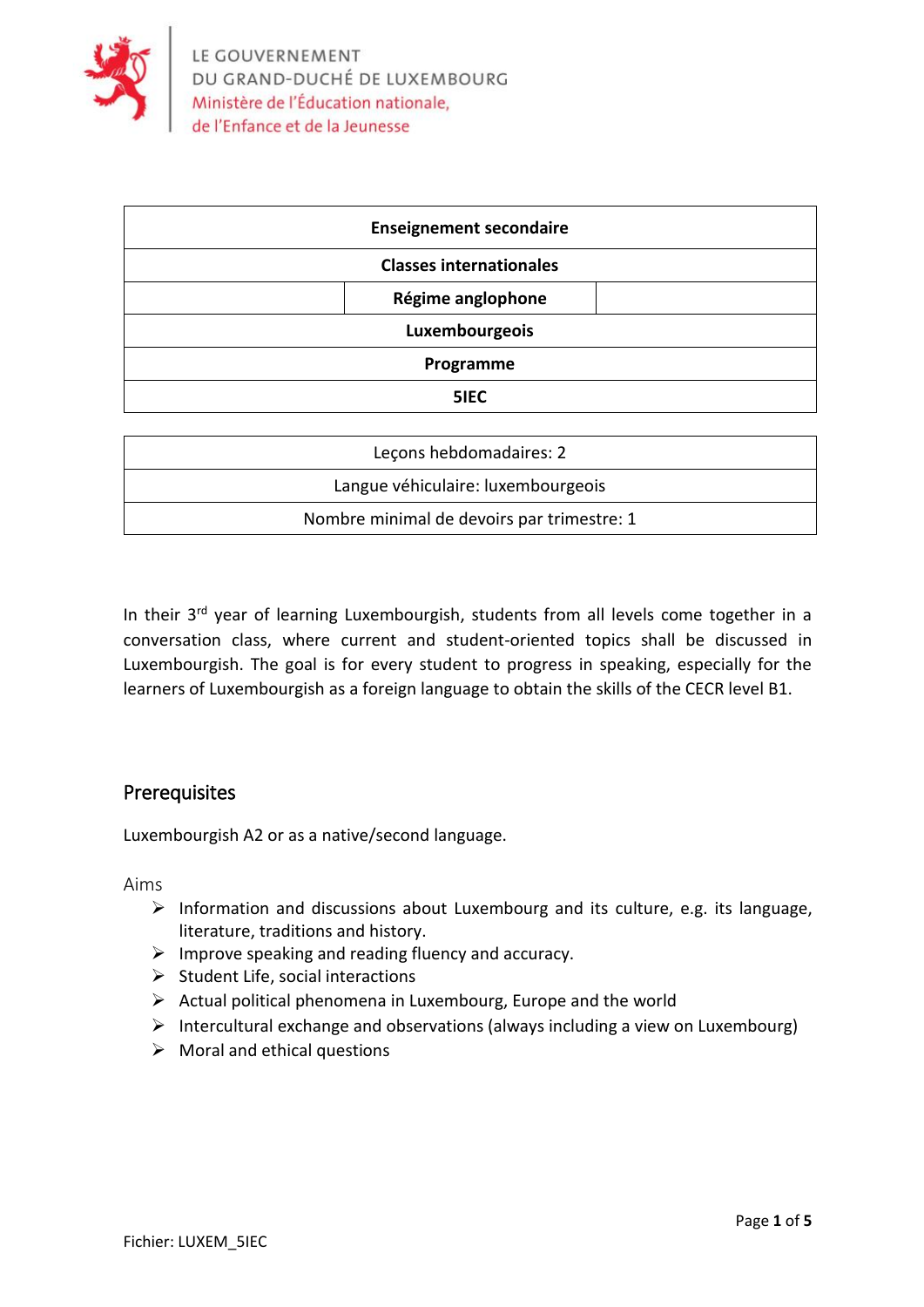

## Course components

### Communication

Understanding and interpretating Luxemburgensia (Literature in Luxembourgish, about Luxembourg or from Luxembourgish authors), the country and its people as well as films and documentaries from Luxembourg and the rest of the world.

#### Grammar

Spelling, pronunciation and vocabulary of the Luxembourgish language.

### Lexis

Etymologie, figures of speech, proverbs, regional differences of Luxembourgish. Vocabulary on every possible topic.

### Assessment

Students will sit several listening, oral and written tests (in that order of precedence) per term, which will normally take place after a concluded teaching unit.

Continuous assessment will play a central role throughout the year and may consist in various interim tests that are regularly assigned and marked to assess and certify aspects such as listening and oral skills (textual comprehension and expression) and to inform pupils about their progress and potential remaining shortcomings (formative evaluation). Continuous formative assessment will also be used to monitor the students' progress and to draw their attention to potential remaining weaknesses.

Homework will be assigned at a regular basis and considered for the final mark.

Course material

- ➢ Optional B1: Schwätzt Dir Lëtzebuergesch B1 (INLL 2020 978-99959-40-05-8))
- ➢ Optional : De roude Fuedem (Christiane Ehleringer) (Imprimerie Centrale 978-2- 87978-063-4)

#### Remarks

Projects (such as the creation of a poster about a given topic) may be undertaken throughout the course.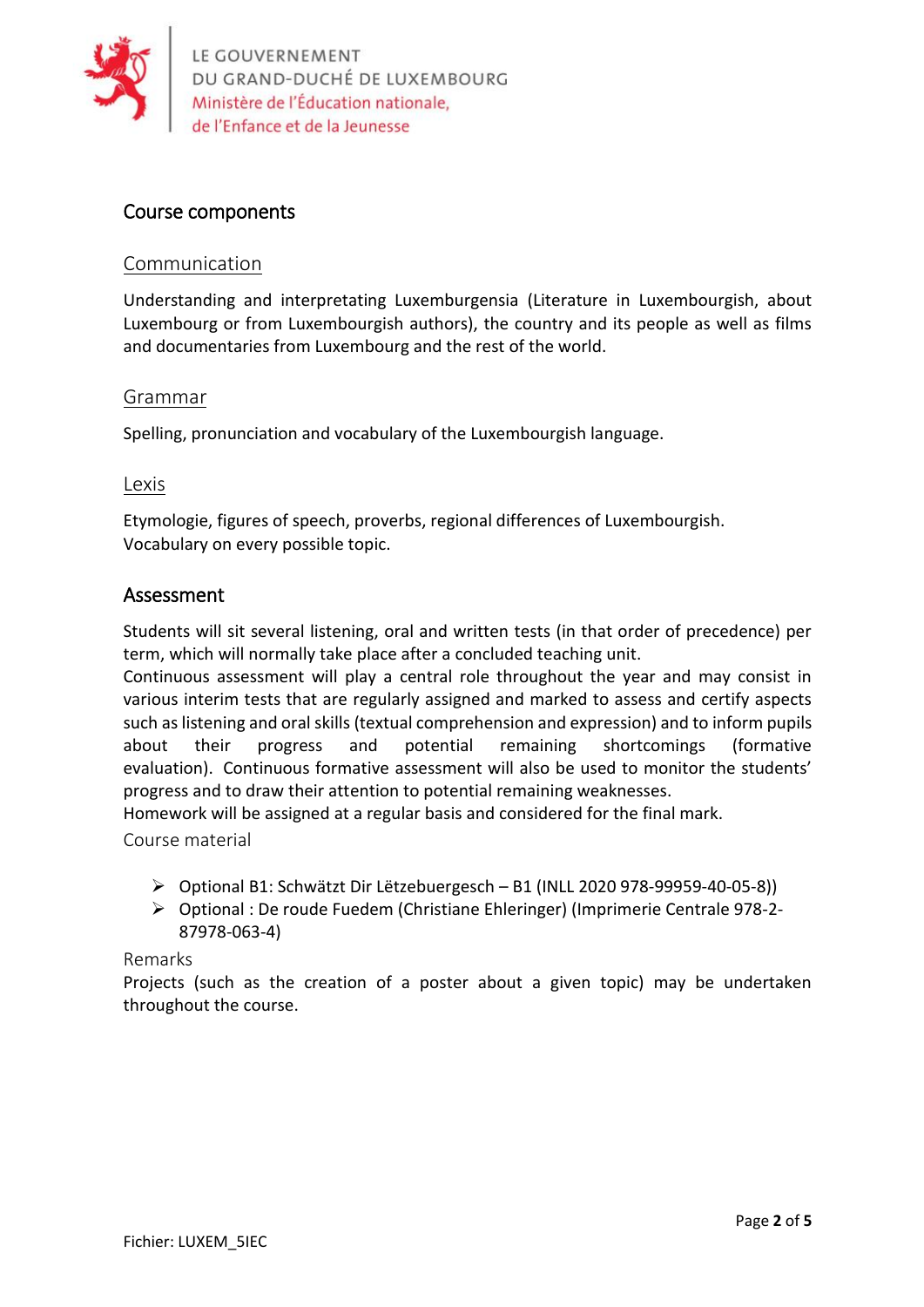

# **Teaching and learning methods, various activities for all levels**

Council of Europe: Common European Framework of Reference for Languages: Learning, Teaching, Assessment, Cambridge University Press, 2001. http://www.coe.int/t/dg4/linguistic/Source/Framework\_EN.pdf

The use of language for playful purposes often plays an important part in language learning and development, but is not confined to the educational domain. Examples of ludic activities include:

Social language games:

- $\triangleright$  oral (story with mistakes; how, when, where, etc.);
- $\triangleright$  written (consequences, hangman, etc.);
- $\triangleright$  audio-visual (picture lotto, snap, etc.);
- $\triangleright$  board and card games (Scrabble, Lexicon, Diplomacy, etc.);
- $\triangleright$  charades, miming, etc.

Individual activities:

- $\triangleright$  puzzles (crossword, rebus, anagram, etc.);
- ➢ media games (TV and radio: chiffres et lettres, Catchword, etc.).
- $\triangleright$  Verbal joking (punning, etc.) e.g. in:
- ➢ advertisements e.g. (for a car) '*Make your money go a long way*';
- ➢ newspaper headlines e.g. '*Feminism or bust!*';
- ➢ graffiti e.g. '*Grammar rules – O.K.?*'.

Imaginative and artistic uses of language are important both educationally and in their own right. Aesthetic activities may be productive, receptive, interactive or mediating (see 4.4.4 below), and may be oral or written. They include such activities as:

- $\triangleright$  singing (nursery rhymes, folk songs, pop songs, etc.)
- $\triangleright$  retelling and rewriting stories, etc.
- $\triangleright$  listening to, reading, writing and speaking imaginative texts (stories, rhymes, etc.) including audio-visual texts, cartoons, picture stories, etc.
- $\triangleright$  performing scripted or unscripted plays, etc.
- $\triangleright$  the production, reception and performance of literary texts, e.g.: reading and writing texts (short stories, novels, poetry, etc.) and performing and watching/listening to recitals, drama, opera, etc.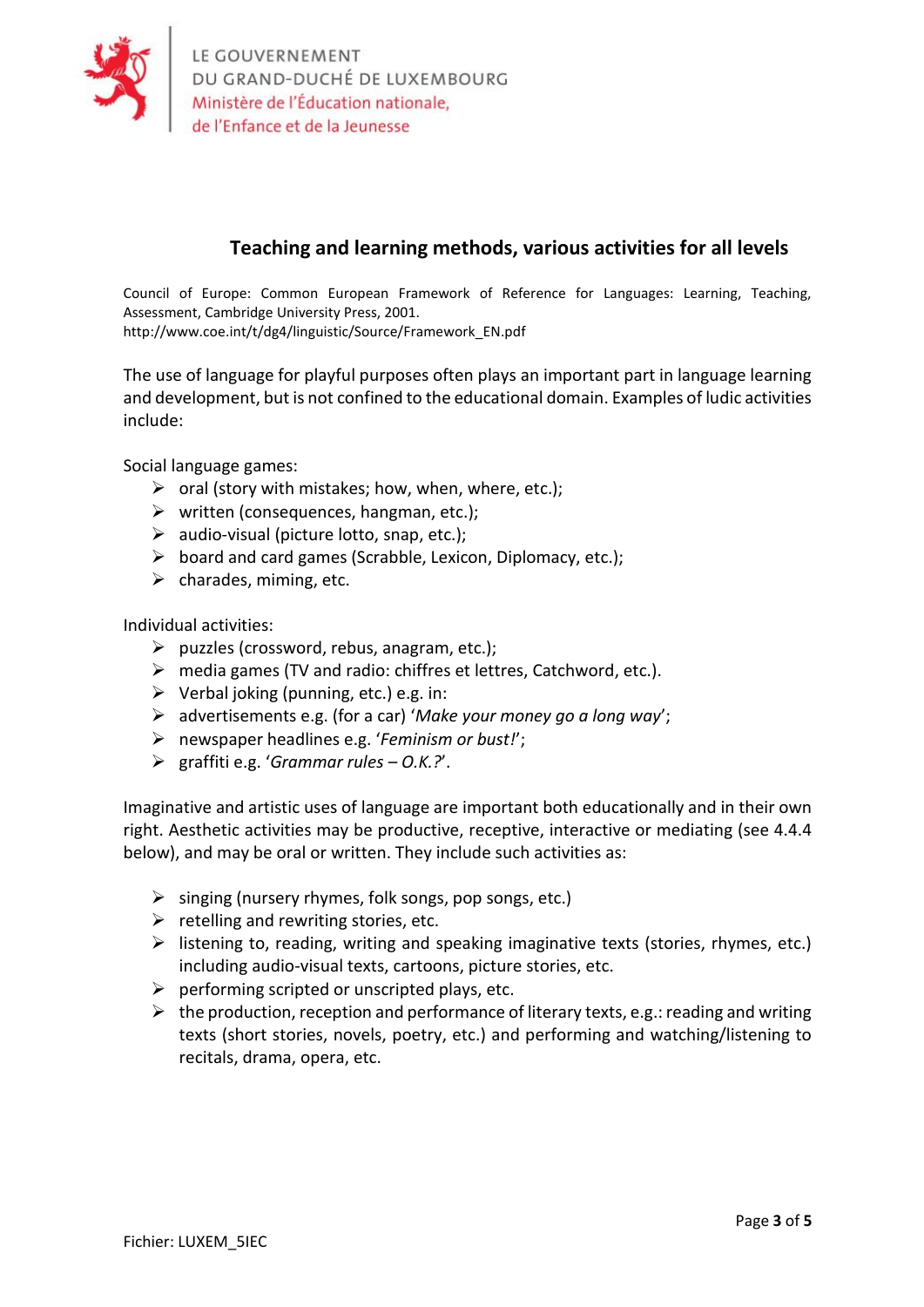

LE GOUVERNEMENT<br>DU GRAND-DUCHÉ DE LUXEMBOURG<br>Ministère de l'Éducation nationale, de l'Enfance et de la Jeunesse

# **Course outline for Luxembourgish as a foreign language level B1 – Threshold or intermediate**

## **Prerequisites**

A2: Refined means of communication, conversation, presentation and argumentation. Regular vocabulary and expressions, in both oral and written form. Decent notions of grammar and spelling. Vocabulary related to specific topics of everyday life.

The student can understand sentences and frequently used expressions related to areas of most immediate relevance (e.g. very basic personal and family information, shopping, local geography, school). He can communicate in simple and routine tasks requiring a simple and direct exchange of information on familiar and routine matters. The student can describe in simple terms aspects of his/her background, immediate environment and matters in areas of immediate need.

### Aims

The student can understand the main points of clear standard input on familiar matters regularly encountered in school, leisure, etc. He can deal with most situations likely to arise whilst interacting in an area where the language is spoken. He can produce simple connected text on topics which are familiar or of personal interest. The student can describe experiences and events, dreams, hopes and ambitions and briefly give reasons and explanations for opinions and plans.

#### Course components

The focus of this course will be on listening, spoken interaction and spoken production activities as well as basic reading and writing activities in the textbook.

### **Communication**

Take messages communicating enquiries, explaining problems; provide concrete information required in an inter- view/consultation (e.g. describe symptoms to a doctor) but does so with limited precision; explain why something is a problem; summarise and give his or her opinion about a short story, article, talk, discussion, interview, or documentary and answer further questions of detail; carry out a prepared interview, checking and confirming information, though he/she may occasionally have to ask for repetition if the other person's response is rapid or extended; describe how to do something, giving detailed instructions; exchange accumulated factual information on familiar routine and non-routine matters within his/her field with some confidence.

#### Grammar

Conjunctions and subordinate clauses; temporal and modal prepositions; declension of adjectives; comparatives and superlatives; declension of nouns and pronouns.

#### **Lexis**

Refined vocabulary related to specific topics: food, family members, clothes, hobbies;